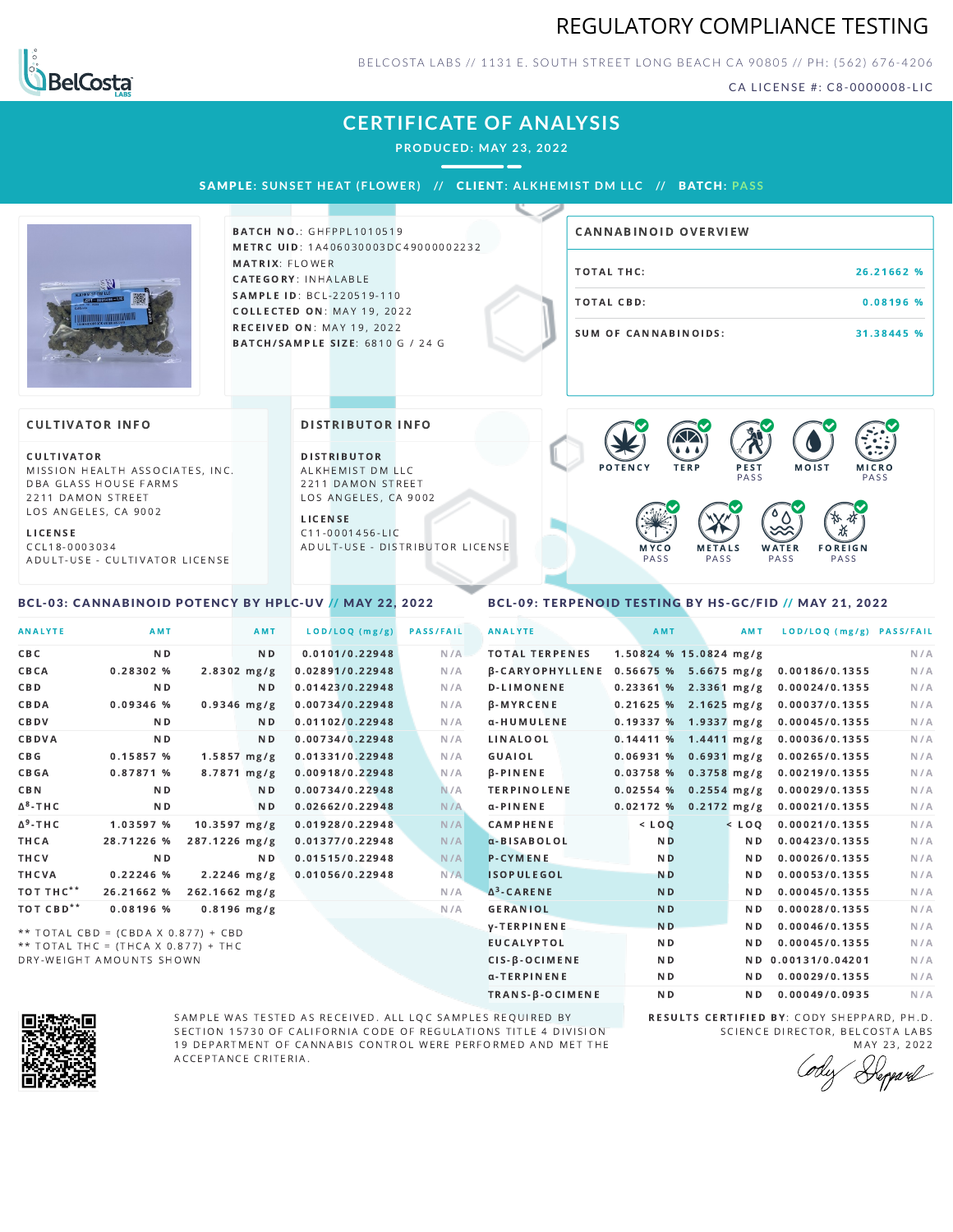# REGULATORY COMPLIANCE TESTING

#### <span id="page-1-0"></span>BCL-13: PESTICIDE TESTING BY GC/MS // MAY 21, 2022

| <b>ANALYTE</b>         | <b>LIMIT</b>  | $AMT(\mu g/g)$ | LOD/LOQ (µg/g)  | <b>PASS/FAIL</b> |
|------------------------|---------------|----------------|-----------------|------------------|
| <b>CAPTAN</b>          | $0.7 \mu g/g$ | ND.            | 0.03078/0.09323 | PASS             |
| CHLORDANE              | Any amt       | ND.            |                 | <b>PASS</b>      |
| <b>CHLORDANE CIS</b>   |               | ND.            | 0.01089/0.03301 | N/A              |
| <b>CHLORDANE TRANS</b> |               | N <sub>D</sub> | 0.01042/0.03149 | N/A              |
| <b>CHLORFENAPYR</b>    | Any amt       | ND.            | 0.02347/0.07105 | <b>PASS</b>      |

| <b>ANALYTE</b>                      | LIMIT         | $AMT(\mu g/g)$ | LOD/LOQ (µg/g)  | <b>PASS/FAIL</b> |
|-------------------------------------|---------------|----------------|-----------------|------------------|
| <b>CHLORPYRIFOS</b>                 | Any amt       | N D            | 0.01094/0.03324 | <b>PASS</b>      |
| <b>DICHLORVOS</b>                   | Any amt       | N D.           | 0.01153/0.03494 | PASS             |
| <b>METHYL PARATHION</b>             | Any amt       | ND.            | 0.01323/0.04009 | <b>PASS</b>      |
| PENTACHLORONI-<br><b>TROBENZENE</b> | $0.1 \mu g/g$ | ND.            | 0.01375/0.04173 | <b>PASS</b>      |
|                                     |               |                |                 |                  |

### BCL-05: RESIDUAL PESTICIDE ANALYSIS BY LC-MS/MS ESI // MAY 21, 2022

| <b>ANALYTE</b>             |               | LIMIT AMT $(\mu g/g)$ | LOD/LOQ (µg/g) | <b>PASS/FAIL</b> | <b>ANALYTE</b>          |               | LIMIT AMT (µg/g) | LOD/LOQ (µg/g) PASS/FAIL |      |
|----------------------------|---------------|-----------------------|----------------|------------------|-------------------------|---------------|------------------|--------------------------|------|
| ABAMECTIN                  | $0.1 \mu g/g$ | N D                   | 0.01153/0.04   | PASS             | <b>METALAXYL</b>        | $2 \mu g/g$   | N D              | 0.00503/0.02             | PASS |
| <b>ACEPHATE</b>            | $0.1 \mu g/g$ | N D                   | 0.00368/0.02   | PASS             | <b>METHIOCARB</b>       | Any amt       | N D              | 0.00503/0.02             | PASS |
| ACEQUINOCYL                | $0.1 \mu g/g$ | N D                   | 0.00417/0.02   | PASS             | METHOMYL                | 1 $\mu$ g/g   | N D              | 0.00494/0.02             | PASS |
| ACETAMIPRID                | $0.1 \mu g/g$ | N D                   | 0.00464/0.02   | PASS             | <b>MEVINPHOS</b>        | Any amt       | N D              |                          | PASS |
| <b>ALDICARB</b>            | Any amt       | N D                   | 0.01109/0.04   | PASS             | <b>MEVINPHOSI</b>       |               | N D              | 0.00163/0.0084           | N/A  |
| <b>AZOXYSTROBIN</b>        | $0.1 \mu g/g$ | N D                   | 0.00639/0.02   | PASS             | <b>MEVINPHOS II</b>     |               | N D              | 0.00542/0.0316           | N/A  |
| <b>BIFENAZATE</b>          | $0.1 \mu g/g$ | N D                   | 0.00355/0.02   | PASS             | <b>MYCLOBUTANIL</b>     | $0.1 \mu g/g$ | N D              | 0.00867/0.04             | PASS |
| <b>BIFENTHRIN</b>          | $3 \mu g/g$   | N D                   | 0.00473/0.04   | PASS             | <b>NALED</b>            | $0.1 \mu g/g$ | N D              | 0.00328/0.02             | PASS |
| <b>BOSCALID</b>            | $0.1 \mu g/g$ | N D                   | 0.00494/0.02   | PASS             | OXAMYL                  | $0.5 \mu g/g$ | N D              | 0.00455/0.02             | PASS |
| CARBARYL                   | $0.5 \mu g/g$ | N D                   | 0.00295/0.02   | PASS             | <b>PACLOBUTRAZOL</b>    | Any amt       | N D              | 0.00714/0.04             | PASS |
| CARBOFURAN                 | Any amt       | N D                   | 0.00613/0.02   | PASS             | PERMETHRIN              | $0.5 \mu g/g$ | N D              |                          | PASS |
| CHLORANTRANIL-             | $10 \mu g/g$  | N D                   | 0.00697/0.04   | PASS             | PERMETHRIN CIS          |               | ND.              | 0.00237/0.0082           | N/A  |
| <b>IPROLE</b>              |               |                       |                |                  | PERMETHRIN TRANS        |               |                  | ND 0.00245/0.0118        | N/A  |
| <b>CLOFENTEZINE</b>        | $0.1 \mu g/g$ | ND.                   | 0.0054/0.02    | PASS             | <b>PHOSMET</b>          | $0.1 \mu g/g$ | N D              | 0.0043/0.02              | PASS |
| COUMAPHOS                  | Any amt       | N D                   | 0.00215/0.02   | <b>PASS</b>      | PIPERONYLBUTO-          | $3 \mu g/g$   | N D              | 0.00247/0.02             | PASS |
| CYFLUTHRIN                 | $2 \mu g/g$   | N D                   | 0.05508/0.2    | <b>PASS</b>      | XIDE                    |               |                  |                          |      |
| <b>CYPERMETHRIN</b>        | $1 \mu g/g$   | N D                   | 0.00556/0.04   | PASS             | <b>PRALLETHRIN</b>      | $0.1 \mu g/g$ | N D              | 0.00392/0.02             | PASS |
| <b>DAMINOZIDE</b>          | Any amt       | N D                   | 0.00227/0.04   | PASS             | PROPICONAZOLE           | $0.1 \mu g/g$ | N D              | 0.0024/0.02              | PASS |
| DIAZINON                   | $0.1 \mu g/g$ | N D                   | 0.00487/0.02   | <b>PASS</b>      | <b>PROPOXUR</b>         | Any amt       | N D              | 0.00374/0.02             | PASS |
| <b>DIMETHOATE</b>          | Any amt       | N D                   | 0.00354/0.02   | PASS             | <b>PYRETHRINS</b>       | $0.5 \mu g/g$ | N D              |                          | PASS |
| <b>DIMETHOMORPH</b>        | $2 \mu g/g$   | N D                   |                | PASS             | PYRETHRINS PYRETHRIN I  |               | ND.              | 0.00726/0.04             | N/A  |
| <b>DIMETHOMORPH I</b>      |               | N D                   | 0.00109/0.0078 | N/A              | PYRETHRINS PYRETHRIN II |               |                  | ND 0.00754/0.02284       | N/A  |
| <b>DIMETHOMORPH II</b>     |               | N D                   | 0.0015/0.0122  | N/A              | <b>PYRIDABEN</b>        | $0.1 \mu g/g$ | N D              | 0.0034/0.02              | PASS |
| <b>ETHOPROPHOS</b>         | Any amt       | N D                   | 0.0041/0.02    | <b>PASS</b>      | <b>SPINETORAM</b>       | $0.1 \mu g/g$ | N D              |                          | PASS |
| <b>ETOFENPROX</b>          | Any amt       | ND.                   | 0.00274/0.02   | <b>PASS</b>      | <b>SPINETORAM J</b>     |               | N D              | 0.00329/0.016            | N/A  |
| ETOXAZOLE                  | $0.1 \mu g/g$ | N D                   | 0.00385/0.02   | PASS             | <b>SPINETORAM L</b>     |               | N D              | 0.00157/0.016            | N/A  |
| <b>FENHEXAMID</b>          | $0.1 \mu g/g$ | N D                   | 0.01055/0.02   | PASS             | <b>SPINOSAD</b>         | $0.1 \mu g/g$ | N D              |                          | PASS |
| <b>FENOXYCARB</b>          | Any amt       | N D                   | 0.00175/0.02   | <b>PASS</b>      | SPINOSAD A              |               |                  | ND 0.00205/0.01438       | N/A  |
| <b>FENPYROXIMATE</b>       | $0.1 \mu g/g$ | N D                   | 0.00481/0.02   | PASS             | SPINOSAD D              |               |                  | ND 0.00104/0.00498       | N/A  |
| <b>FIPRONIL</b>            | Any amt       | N D                   | 0.00478/0.02   | PASS             | <b>SPIROMESIFEN</b>     | $0.1 \mu g/g$ | N D              | 0.00944/0.04             | PASS |
| FLONICAMID                 | $0.1 \mu g/g$ | N D                   | 0.00398/0.02   | PASS             | SPIROTETRAMAT           | $0.1 \mu g/g$ | N D              | 0.00208/0.02             | PASS |
| FLUDIOXONIL                | $0.1 \mu g/g$ | N D                   | 0.01369/0.04   | PASS             | <b>SPIROXAMINE</b>      | Any amt       | N D              | 0.00344/0.02             | PASS |
| HEXYTHIAZOX                | $0.1 \mu g/g$ | N D                   | 0.00297/0.02   | PASS             | <b>TEBUCONAZOLE</b>     | $0.1 \mu g/g$ | N D              | 0.00816/0.04             | PASS |
| IMAZALIL                   | Any amt       | N D                   | 0.0056/0.02    | PASS             | <b>THIACLOPRID</b>      | Any amt       | N D              | 0.0039/0.02              | PASS |
| <b>IMIDACLOPRID</b>        | $5 \mu g/g$   | N D                   | 0.00645/0.02   | PASS             | <b>THIAMETHOXAM</b>     | $5 \mu g/g$   | N D              | 0.00358/0.02             | PASS |
| <b>KRESOXIM-</b><br>METHYL | $0.1 \mu g/g$ | N D                   | 0.00339/0.02   | PASS             | TRIFLOXYSTROB-<br>ΙN    | $0.1 \mu g/g$ | N D              | 0.00421/0.02             | PASS |